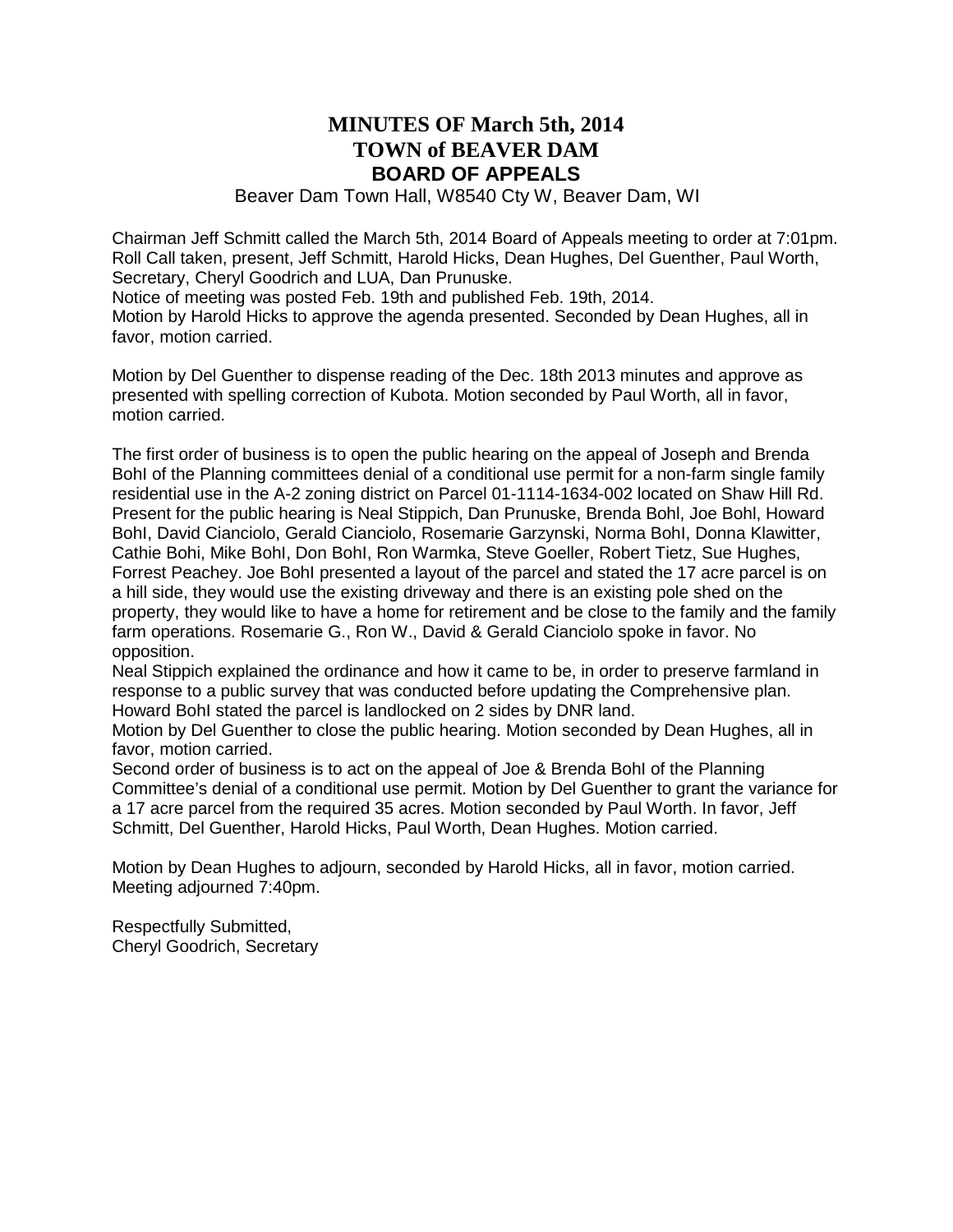## **MINUTES OF March 26th, 2014 TOWN of BEAVER DAM BOARD OF APPEALS**

#### Beaver Dam Town Hall, W8540 Cty W, Beaver Dam, WI

Chairman Jeff Schmitt called the March 26th, 2014 Board of Appeals meeting to order at 7:04pm. Roll Call taken, present, Jeff Schmitt, Harold Hicks, Dean Hughes, Del Guenther, Paul Worth, Secretary, Cheryl Goodrich and LUA, Dan Prunuske.

Notice of meeting was posted March 12th and published March 14th, 2014.

Motion by Harold Hicks to approve the agenda presented. Seconded by Dean Hughes, all in favor, motion carried.

\*\*\*\*Motion by Del Guenther to dispense reading of the March 5, 2014 minutes and approve as presented. Motion seconded by Paul Worth, all in favor, motion carried.

The first order of business is to open the public hearing on the appeal of Ronald Warmka Trust and Janice L Warmka Trust, of the Planning committees denial of a conditional use permit for a non-farm single family residential use in the A-2 zoning district on Parcel 004-1114-1044-001 located on Cty w and S Crystal Lk Rd. Present is Ron Warmka he stated in 2001 the land was taken out of farming and was planted with grass and trees, it is not prime ag land and they would like to build their retirement home on top of the hill because of where the perk test passed, they would like a walk out basement and the driveway would be at the top of the hill in order to see traffic in both directions. Roger Miller, Tom Schoenberger and Joe Bohl all spoke in favor. Dan Prunuske said in his discussions with Ron that he has no intention to subdivide the land. Motion by Del Guenther to close the hearing, seconded by Paul Worth, all in favor, motion carried.

Motion by Jeff Schmitt to overturn the Planning Committee decision and allow Ron to build a single family resident on his 22 acre lot. Motion seconded by Paul Worth, all in favor, motion carried.

Motion by Del Guenther to adjourn, seconded by Harold Hicks, all in favor, motion carried. Meeting adjourned 7:52pm.

Respectfully Submitted, Cheryl Goodrich, Secretary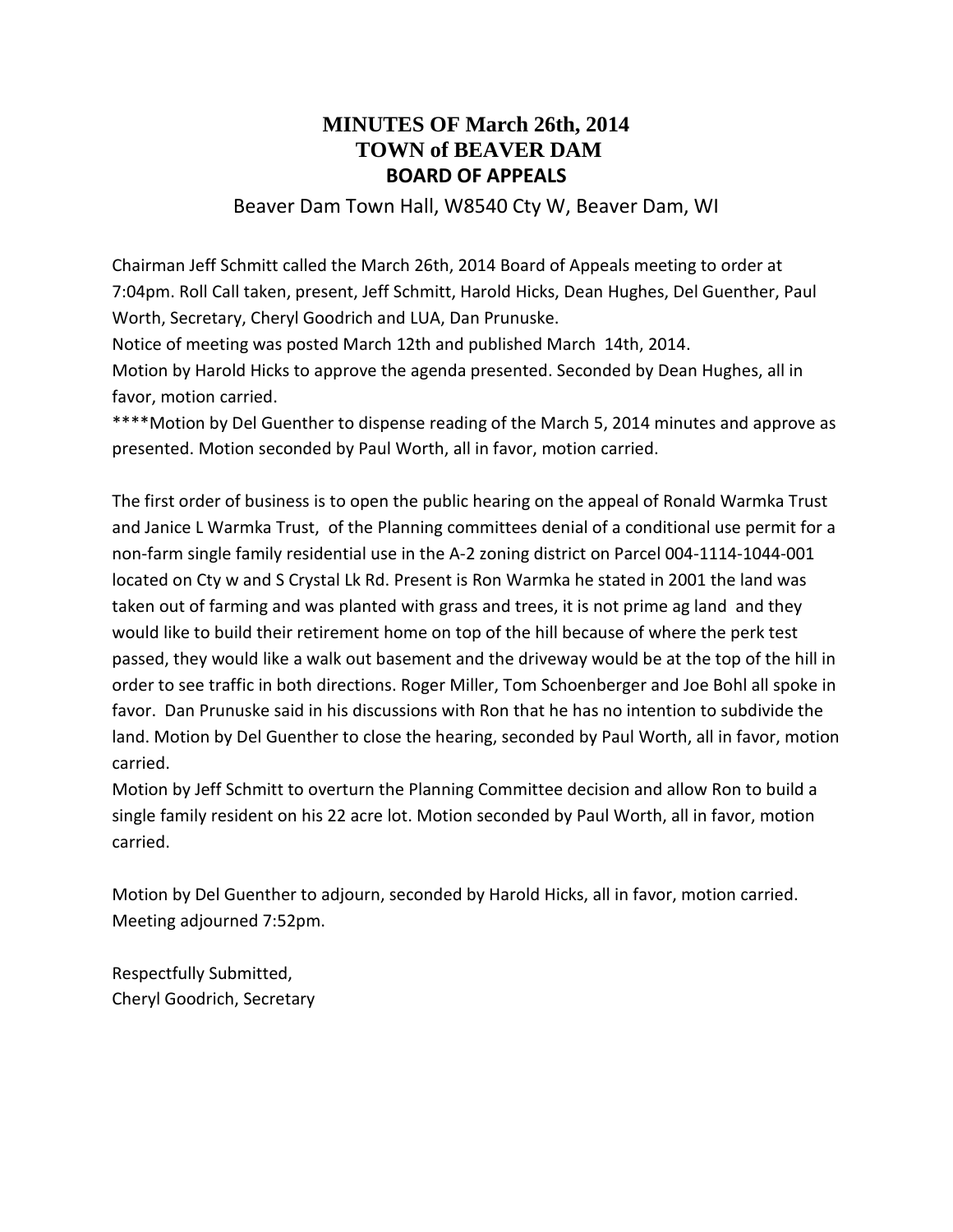#### **Approved Minutes Minutes of Public Hearing and Board of Appeals Meeting September 17, 2014 Town of Beaver Dam W8540 Cty Tk W Beaver Dam, WI**

Chairman Jeff Schmitt called the meeting to order 7:01pm. Roll call taken. Present: Jeff Schmitt, Harold Hicks, Del Guenther, Allan Mannel, Howard Bohl, Secretary Kris Klodowski, LUA Dan Prunuske. Notice of meeting was published September 3, 2014 and posted August 28, 2014. Motion (Hicks/Bohl) to adopt agenda. Motion carried. Motion (Guenther/Hicks) to dispense with reading and approve minutes of the March 26, 2014 meeting. Motion carried.

A public hearing was held on the appeal of Jeffrey J. Rhinehart, agent for JJR Jumpers, LLC of the land use administrator's denial of a land use permit for an addition to an existing building on parcel 004-1114-0644-002 & 004-1114-0533-001 located at W9305 County D. Jeffrey Rhinehart appeared and answered questions regarding his proposed addition of a deck and "smoking room". No one spoke in opposition. Motion (Guenther/Mannel) to close public hearing. Motion carried.

Motion (Bohl/Guenther) to grant variance as requested for Jumpers, LLC. Motion carried.

A public hearing was held on the appeal of Cheryl Laatsch of the land use administrator's denial of a sign permit for a proposed business in an existing building on parcel 004-1114-0314-007 located at N7156 E. Plaza Dr. All interested persons may appear and present comments on the application. Current codes allows for 200 square feet of signage per premises. Cheryl would like to place led 8.5' by 8.5' signs on the west and north sides of building, as well as entrance and menu board. No one spoke in opposition. Motion (Mannel/Hicks) to close public hearing. Motion carried.

Motion (Guenther/Mannel) to approve variance as requested. Motion carried.

Leslie Hershberger, Dodge County Tourism, questioned the possibility of adding signage to the building as her agency would like to place official Dodge County Tourism information in facility. She was advised to come back when they are ready to apply for variance and submit a request to waive the fee.

Motion (Bohl/Schmitt) to adjourn. Motion carried. Adjourned 7:38pm.

Respectfully submitted,

Kristine Klodowski, secretary